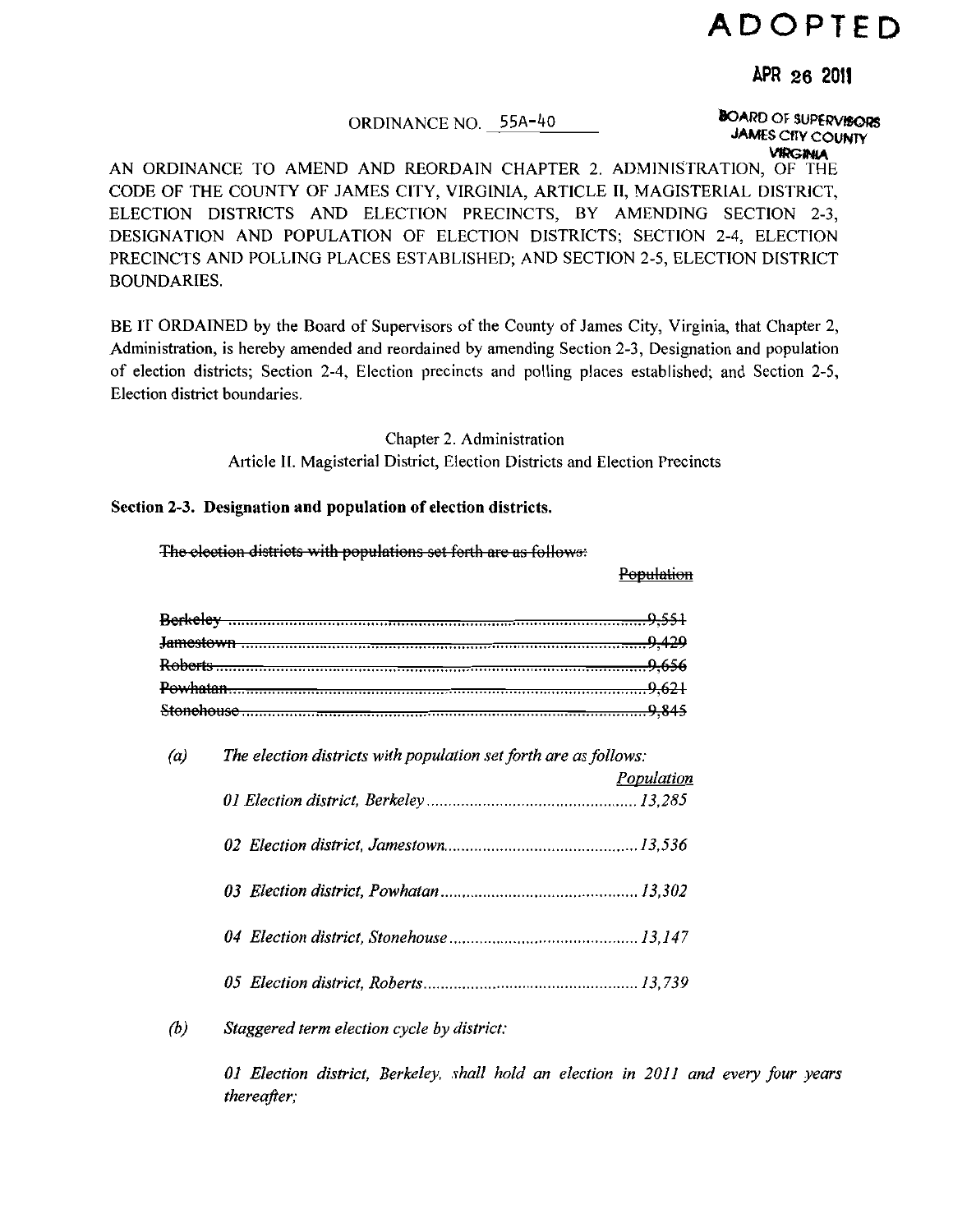02 Election district, Jamestown, shall hold an election in 2013 and every four years thereafter;

03 Election district, Powhatan, shall hold an election in 2013 and every four years thereafter;

04 Election district, Stonehouse, shall hold an election in 2011 and every four years thereafter;

05 Election district, Roberts, shall hold an election in 2011 and every four years thereafter.

Section 2-4. Election precincts and polling places established.

 $(a)$  - Pursuant to authority contained in the Code of Virginia, Chapter 24.2, the precincts and their respective polling places for the county are hereby created and established as set forth in this section.

(b) The precincts for each election district and the polling place for each precinct shall be as set forth below:

**Berkelev Election District:** 

Berkeley Precinct A-James City-Williamsburg Community Center polling place. Berkeley Precinct B - Jamestown High Sehool polling place. Berkeley Precinct C - Jamestown High School polling place.

**Jamestown Election District:** 

Jamestown Precinct A - Clara Byrd Baker Elementary School polling place. Jamestown Precinct B-Rawls Byrd Elementary School polling place.

**Roberts Election District:** 

Roberts Precinct A - Mt. Gilead Baptist Church polling place. Roberts Precinct B - James River-Elementary School polling place. Roberts Precinct C - Grace Baptist Church polling place.

### Powhatan Election District:

Powhatan Precinct A - D.J. Montague Elementary School polling place. Powhatan-Precinct B - Christian Life Center. Powhatan Precinct C - Greensprings Chapel polling place. Powhatan Precinct D - Warhill High School.

**Stonehouse Election District:** 

Stonehouse Precinct A-Toano Middle School polling place. Stonehouse Preeinet B - Norge Elementary Sehool. Stonehouse Precinet C - Stonehouse Elementary School.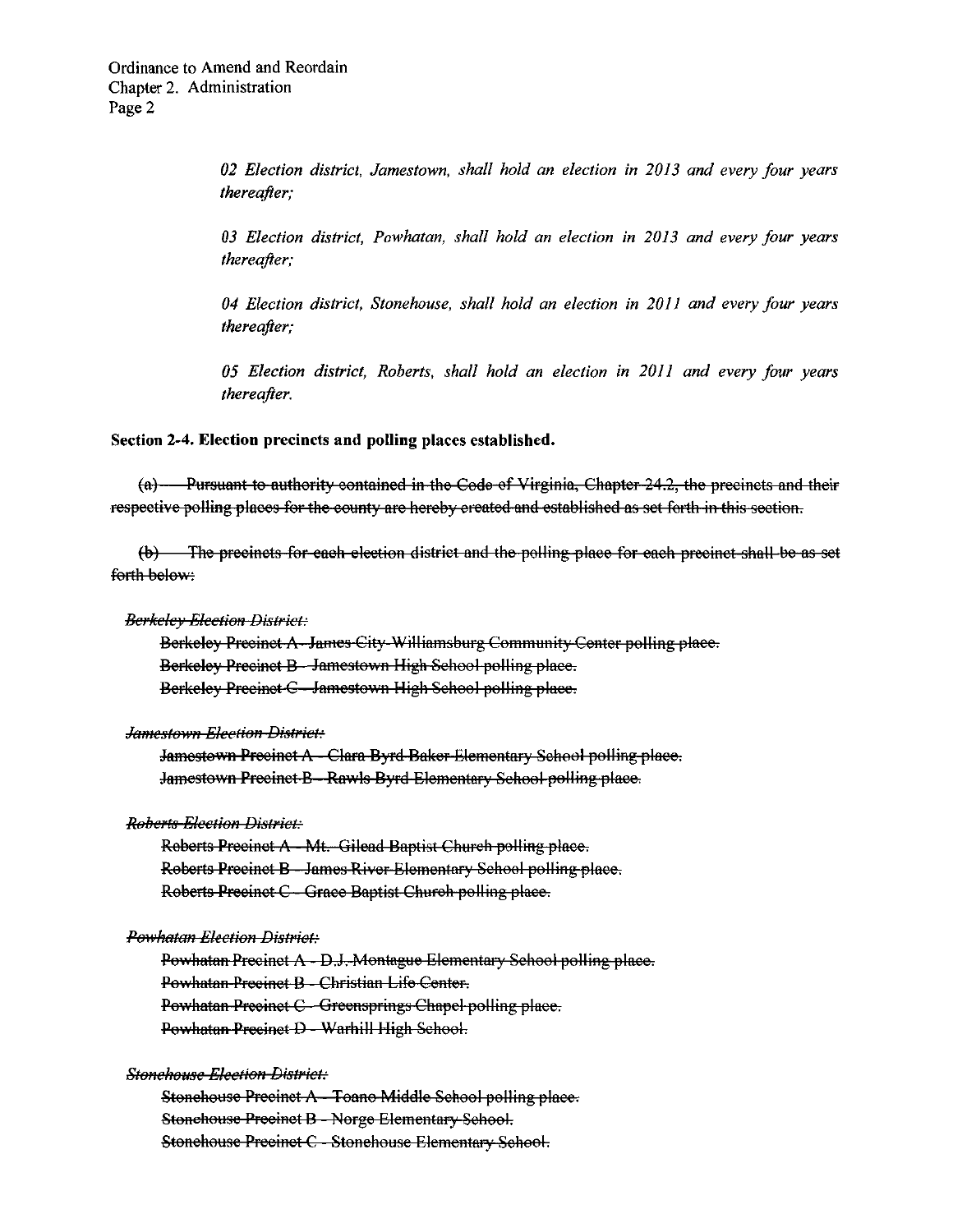Pursuant to authority contained in the Code of Virginia, Chapter 24.2, the precincts and their  $(a)$ respective polling places for the county are hereby created and established as set forth in this section.

The precincts for each election district and the polling place for each precinct shall be set  $(b)$ forth below:

## **Berkeley Election District 01:**

Precinct 0101 - Jamestown High School polling place. Precinct 0102 - Clara Byrd Baker Elementary School polling place. Precinct 0103 - Matoaka Elementary School polling place.

## Jamestown Election District 02:

Precinct 0201 - Legacy Hall polling place. Precinct 0202 - James City-Williamsburg Community Center polling place. Precinct 0203 - Greensprings Chapel polling place. Precinct 0204 - James City-Williamsburg Community Center polling place.

# **Powhatan Election District 03:**

Precinct 0301 - Hornsby Middle School polling place. Precinct 0302 - Lafayette High School polling place. Precinct 0303 - Toano Middle School polling place. Precinct 0304 - Warhill High School polling place.

## **Stonehouse Election District 04:**

Precinct 0401 Cross Walk Community Church polling place. Precinct 0402 - Norge Elementary School polling place. Precinct 0403 - Stonehouse Elementary School polling place.

## **Roberts Election District 05:**

Precinct 0501 - James River Elementary School polling place. Precinct 0502 - Mt. Gilead Baptist Church polling place. Precinct 0503 - Grace Baptist Church polling place. Precinct 0504 - Rawls Byrd Elementary School polling place.

## Section 2-5. Election district boundaries.

### **Berkeley Election District:**

Berkeley Precinct A. Beginning at the intersection of State Route 199 and State Route 615 (West) extended to intersect with State Route 615 (East); thence northerly following the centerline of State Route 199 to its intersection with State Route 612; thence westerly following the centerline of State Route 612 to its intersection with an unnamed dirt-road 577 feet south of State Route 658; thence northeasterly following the centerline of the unnamed dirt road projected 706 feet across State Route 199 to its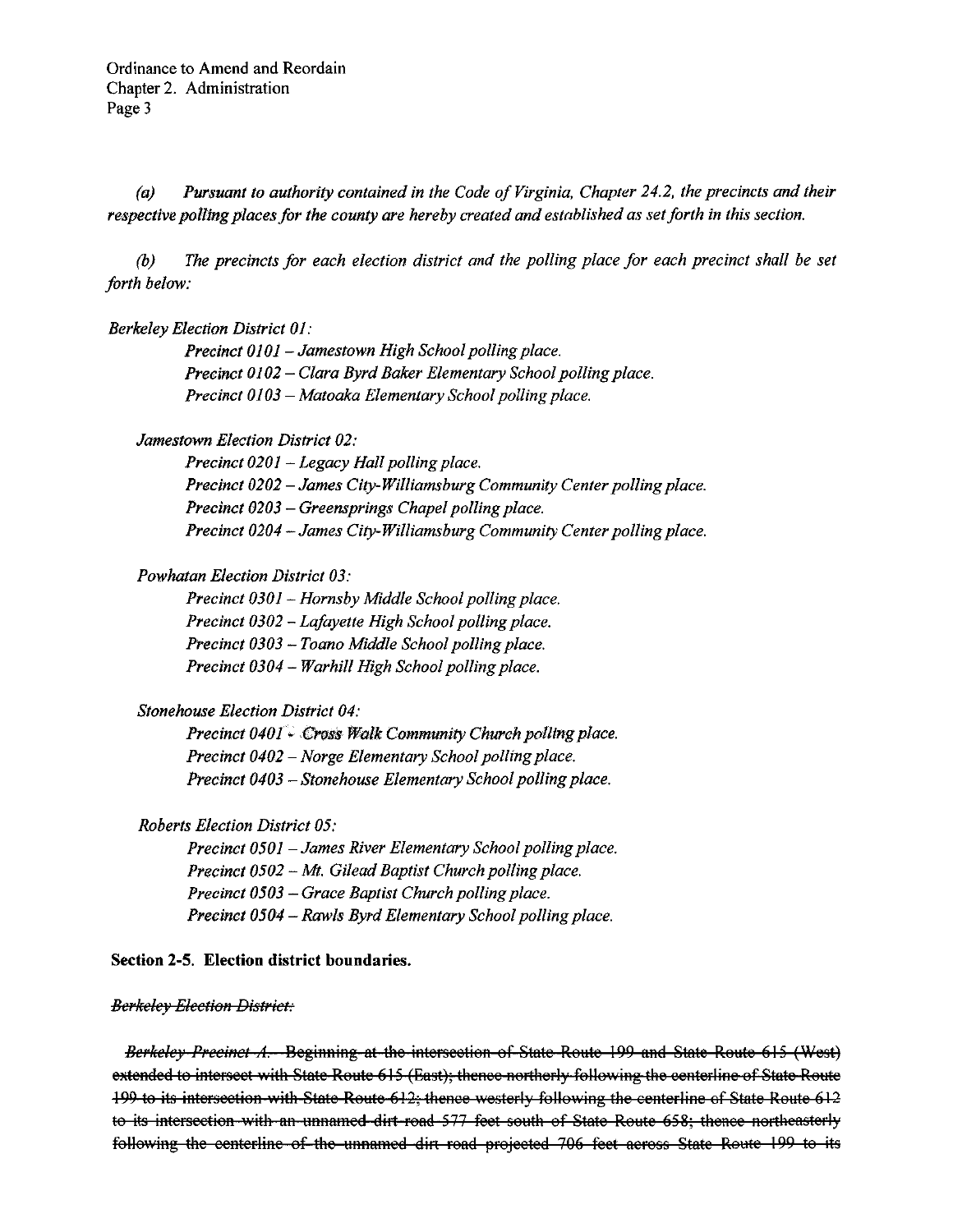intersection with an unnamed dirt road parallel to State Route 199; thence northerly following the eenterline of the unnamed dirt road to its intersection with State Route 658; thence northerly following the eenterline of State Route 658 to its intersection with U.S. Route 60; projecting the centerline of State Route 658 easterly to its intersection with the southwest corner of Parcel (33-3) (1-10); thence easterly along the southern property line of Parcel (33-3) (1-10) to the James City County-York County boundary line; thence southerly along the James City County-York County boundary line to its intersection with the James City County-Williamsburg boundary line; thence southerly along the James City County-Williamsburg boundary line to its intersection with State Route 615 and State Route 616; thence westerly along the centerline of State Route 615 (East) extended to intersect with State Route 615 (West); thence westerly along the centerline of State Route 615 (West) to its intersection with State Route 5; thence easterly following the centerline of State Route 5 to its intersection with Mill Creek; thence northerly following the centerline of Mill Creek to its intersection with State Route 199; thence northerly following the centerline of State Route 199 to the point of beginning.

Berkeley Precinct B. Beginning at the intersection of State Route 5 and Mill Creek; thence southerly following the centerline of Mill Creek to its intersection with State Route 629; thence west following the eenterline of State Route 629 to its intersection with State Route 615; thence southerly following the eenterline of State Route 615 to its intersection with State Route 681; thence-southerly following the eenterline of State Route 681 to its intersection with State Route 31; thence westerly-following the eenterline of State Route 31 to its intersection with State Route 614; thence northerly following the eenterline of State Route 614 to its intersection with State Route 5; thence westerly following the eenterline of State Route 5 to the point where it intersects Shellbank Creek; thence southerly following the centerline of Shellbank Creek extended to the centerline of the James River; thence westerly following the centerline of the James River to the centerline of the Chickahominy River and the James City County-Charles City County boundary line; thence northerly following the centerline of the Chickahominy River and the James City-County-Charles-City-County boundary line to its intersection with State Route 5; thence easterly following the centerline of State Route 5 to the point of beginning.

Berkeley-Precinct-C. Beginning at the intersection of State Route 615 and State Route 5; thenee westerly following the centerline of State Route 5 to its intersection with the Charles City County James City County boundary line at the centerline of the Chickahominy River; thence north following the Charles City County-James City County boundary and the centerline of the Chickahominy River to the extended centerline of Gordon Creek; thence easterly following the centerline of Gordon Creek to Pine Woods Creek; thence following the centerline of Pine-Woods Creek to its intersection with the southwest eorner of Parcel (35-4) (1-9); thence easterly following the northwest boundary of Parcel (35-4) (1-9) to its intersection with State Route 613; thence easterly following the centerline of State Route 613 to its intersection with State Route 614; thence northerly following the centerline of State Route 614 until its intersection with State Route 613; thence easterly following the centerline of State Route 613 to its intersection with Old News Road; thence following the centerline of Old News Road to its intersection with State Route 615 (West); thence southerly following the centerline of State Route 615 (West) to the point of beginning.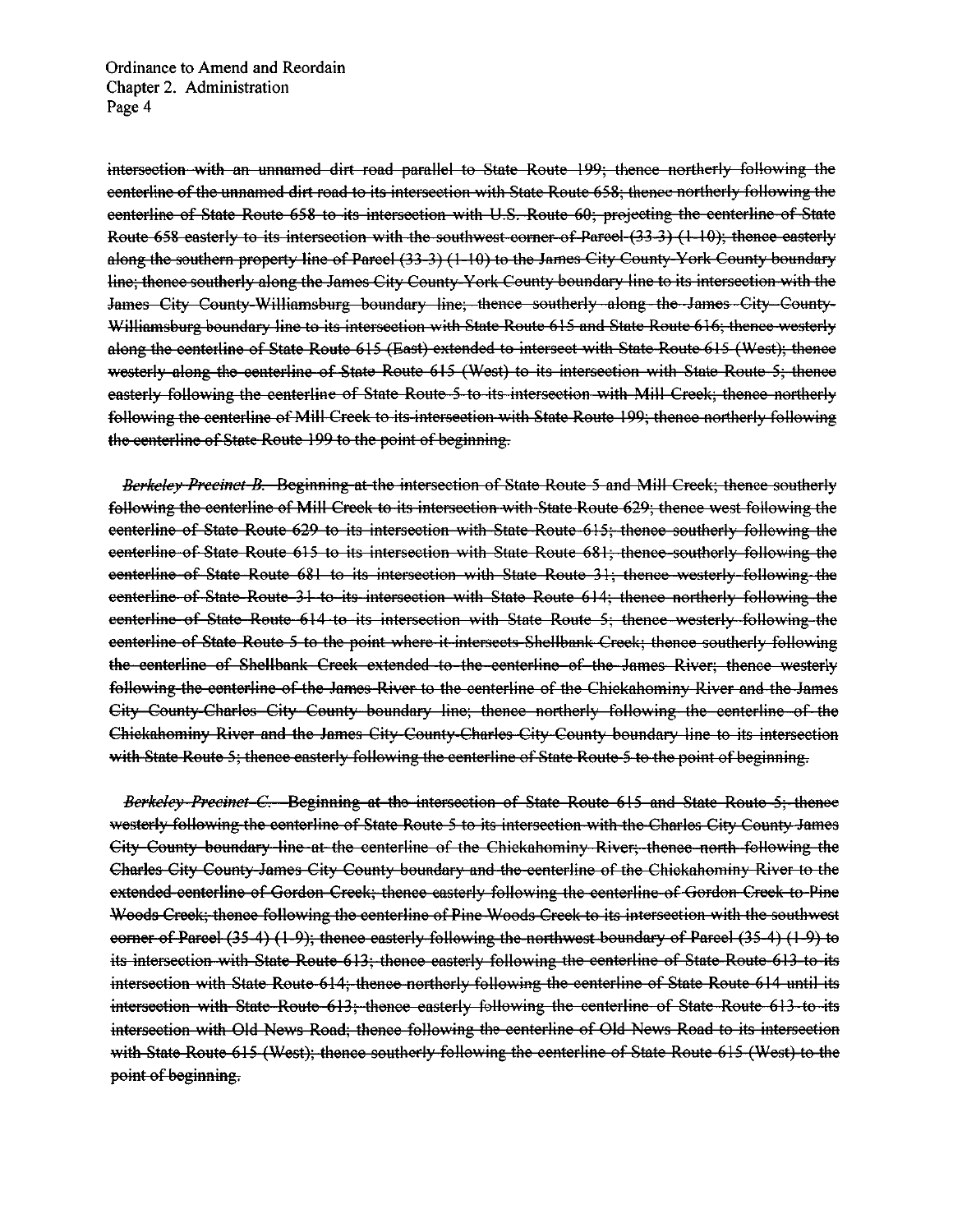#### Jamestown Election District:

Jamestown Precinct A. Beginning at the intersection of the projected centerline of Mill Creek and the eenterline of the James River; thence north following the centerline of Mill Creek to Lake Powell; thence northwest-following the centerline of Lake Powell to Mill Creek; thence following the centerline of Mill Creek to its intersection with State Route 629; thence westerly following the centerline of State Route 629 to its intersection with State Route 615; thence south following the centerline of State Route 615 to State Route-681; thence-south-following the centerline of State Route 681 to State Route 31; thence southerly following the centerline of State Route 31 to its intersection with State Route 614; thence north following the centerline of State Route 614 to its intersection with State Route 5; thence west following the eenterline of State Route 5 to its intersection with Shellbank Creek; thence south following the centerline of Shellbank Creek extended to the centerline of the James River; thence easterly following the centerline of the James River to the point of beginning.

Jamestown Precinct B. Beginning at the intersection of the projected centerline of Mill Creek and the centerline of the James River; thence north following the centerline of Mill Creek to Lake Powell; thence northwest following the centerline of Lake Powell to Mill Creek; thence following the centerline of Mill Creek to its intersection with State Route-199; thence northerly following the centerline of State Route 199 to its intersection with State Route 615 (West) extended to intersect with State Route 615 (East); thence easterly following the centerline of State Route 615 (East) to its intersection with the James City County-Williamsburg-boundary line; thence southerly following the James City County-Williamsburg boundary line to its intersection with College Creek; thence southerly following the centerline of College Creek 2,456 feet to its intersection with the extended centerline of an unnamed dirt road; thence following the centerline of the unnamed dirt road to its intersection with Marclay Road; thence westerly following the centerline of Marclay Road to its intersection with State Route 617; thence southerly following the eenterline of State Route 617; projecting the centerline of State Route 617 to its intersection with the eenterline of the James River; thence westerly following the centerline of the James River to the point of beginning.

#### **Powhatan Election District:**

**Powhatan Precinct A. Beginning at the intersection of State Route 614 and the Dominion Resources** Inc. Transmission Easement; thence northerly following the centerline of the Dominion Resources Inc. Transmission Easement to its intersection with Yarmouth Creek; thence following the centerline of Yarmouth Creek to Shipyard Creek; thence following the centerline of Shipyard Creek to the Chickahominy River; thence southerly following the Chickahominy River and the James City County-Charles-City-County-boundary-line to its intersection with the projected-centerline of Gordon Creek; thence easterly following the centerline of Gordon Creek to Pine Woods Creek; thence following the eenterline of Pine Woods Creek to its intersection with the southwest corner of Parcel (35-4) (1-9); thenee easterly following the northwest boundary of Parcel (35-4) (1-9) to its intersection with State Route 613; thence easterly following the centerline of State Route 613 to its intersection with State Route 614; thence north following the centerline of State Route 614 to its intersection with State Route 613; thence easterly following the centerline of State Route 613 to its intersection with Powhatan Creek; thence northerly following the centerline of Powhatan Creek until its intersection with State Route 612; thence westerly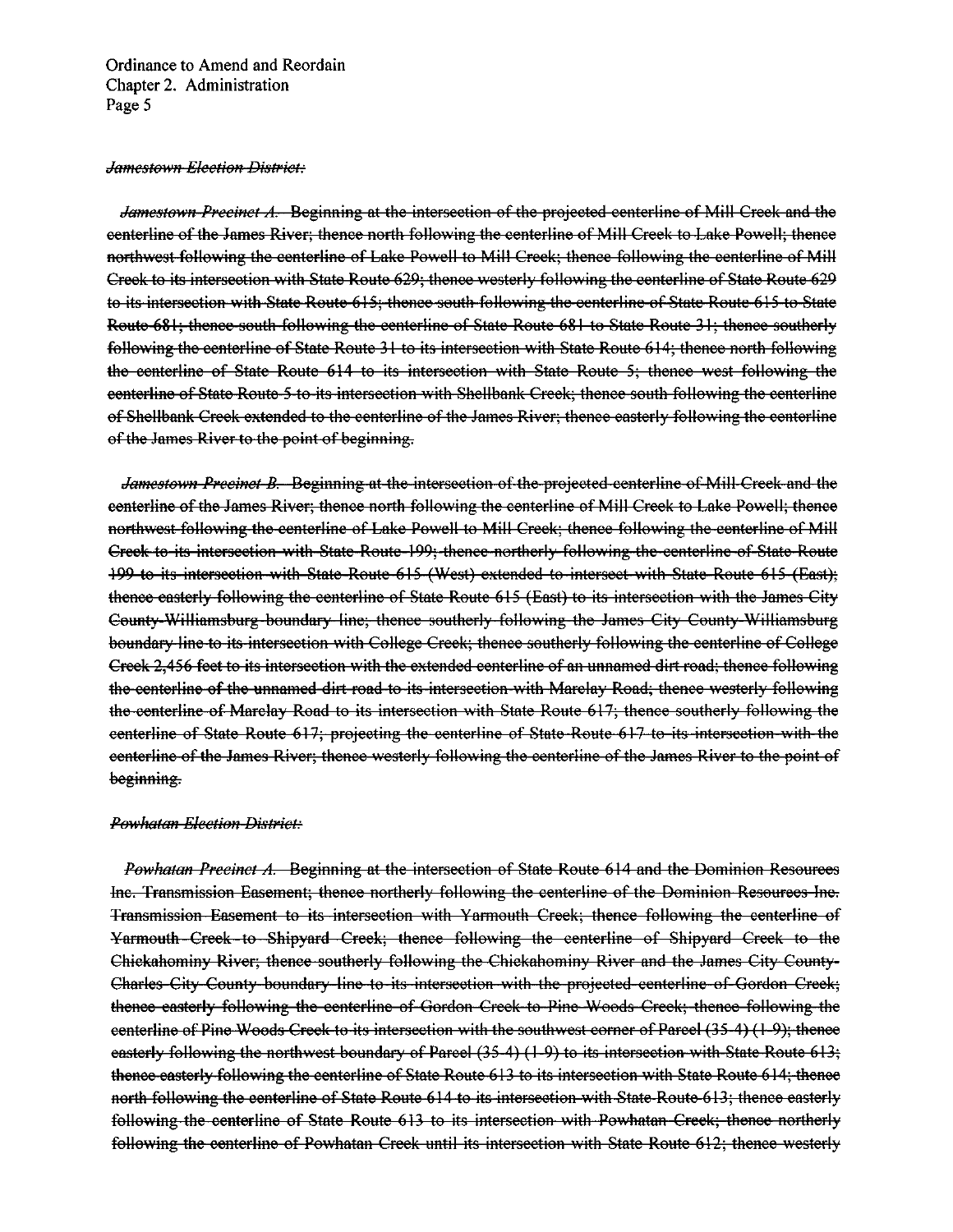following the centerline of State Route 612 until its intersection with State Route 614; thence northerly following the centerline of State Route 614 to the point of beginning.

Powhatan Precinct B. Beginning at the intersection of State Route 614 and the high power electrical line-right-of-way east of Linwood Drive; thence westerly following the centerline of State Route 614 to its intersection with State Route 612; thence easterly following the centerline of State Route 612-to a point 105 feet east of the centerline of the Lafayette High School main entrance road; thence on a line due north until its intersection with the high power electrical line right of way at the unnamed dirt road 2.767 feet southeast of State Route 614; thence northwesterly along the high power electrical line right-of-way to the point of beginning.

Powhatan Precinct C. Beginning at the intersection of State Route 613 and Powhatan Creek; thence easterly following the centerline of State Route 613 to its intersection with Old News Road; thenee following the centerline of Old News Road to its intersection with State Route 615 (West); thenee following to a point-where State Route 615 (West) extended to State Route 615 (East) intersects with State Route 199; thence northerly following the centerline of State Route 199 to its intersection with State Route 612; thence westerly following the centerline of State Route 612 to its intersection with Powhatan Creek; thence southerly following the centerline of Powhatan Creek to the point of beginning.

Powhatan Precinct D. Beginning at the intersection of U.S. Route 60 and State Route 614; thence westerly following the centerline of State Route 614 to its intersection with the high power electrical line right-of-way east of Linwood Drive; thence southeasterly along the centerline of the high-power electrical line right of way to its intersection with an unnamed dirt road 2,767 feet from State Route 614; thenee due south in a straight line until it intersects with the centerline of State Route 612, 105 feet east of the eenterline of the Lafayette High School main entrance road; thence easterly following the centerline of State-Route 612 to its intersection with an unnamed dirt road 577 feet south of State Route 658; thence northeasterly following the centerline of the unnamed dirt road projected 706 feet across State Route 199 to its intersection with an unnamed dirt road parallel to State Route 199; thence northerly following the eenterline of the unnamed dirt road to its intersection with State Route 658; thence northerly following the eenterline of State Route 658 to its intersection with U.S. Route 60; projecting the centerline of State Route 658 easterly to its intersection with the southwest corner of Parcel (33-3) (1-10); thence easterly along the southern property-line of Parcel (33-3) (1-10) to the James City County-York County boundary line; thence northerly along the James City County-York County boundary line to the point of beginning.

#### **Roberts Election District:**

*Roberts Precinct A*. Beginning at the most-southerly point where the centerline of State Route 199 intersects the York County boundary line; thence easterly following the James City County York County line to the junction with the Newport News city line; thence southerly following the James City County-Newport News boundary line to its intersection with U.S. Route 60; thence westerly following the centerline of U.S. Route 60 to its intersection with the James City County-York County boundary line; thence westerly along the James City County-York County boundary line to its intersection with Kingsmill Road; thence westerly along the centerline of Kingsmill Road to its intersection with Mounts Bay Road; thence northerly along the centerline of Mounts Bay Road to its intersection with State Route 199; thence easterly following the centerline of State Route 199 to the point of beginning.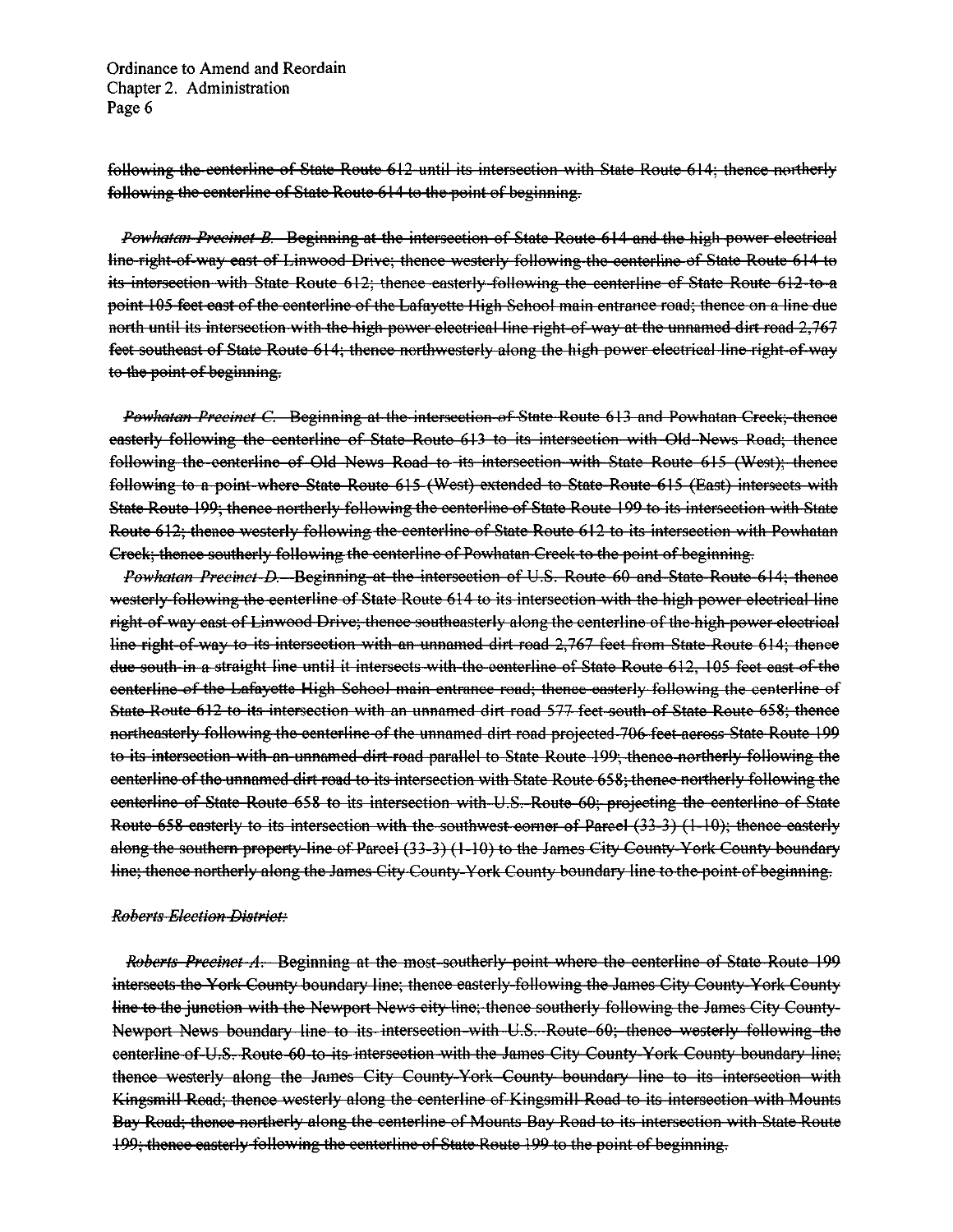Roberts Precinct B. Beginning at the most southerly point where the centerline of Mounts Bay Road intersects State Route 199; thence southerly along the centerline of Mounts Bay Road to its intersection with Kingsmill Road; thence easterly along the centerline of Kingsmill Road to its intersection with the James City County-York County boundary line; thence easterly following the James City County-York County boundary line to its intersection with U.S. Route 60; thence easterly following the centerline of U.S. Route 60 to its intersection with the Newport News city line; thence southerly following the James City County-Newport News boundary line to the centerline of the James River and the James City County-Surry County boundary line; thence westerly following the centerline of the James River to a point where it intersects the extended centerline of College Creek; thence following the centerline of College Creek to a point where it intersects the Colonial Parkway; thence northerly following the eenterline of the Colonial Parkway to its intersection with Halfway Creek; thence northerly following the eenterline of Halfway Creek to confluence of Tutter's Neek Creek; thence northerly along the centerline of Tutter's Neck Creek to its intersection with State Route 199; thence easterly following the centerline of State Route 199 the point of beginning.

Roberts Precinct C. Beginning at the most southerly point where centerline of State Route 199 intersects the York County boundary line; thence northerly following the James City County York County boundary line to its intersection with the Williamsburg City limits; thence westerly following the Williamsburg City limits to its intersection with College Creek; thence southerly following the centerline of College Creek 2,456 feet to its intersection with the extended centerline of an unnamed dirt road; thence following the centerline of the unnamed dirt-road to its intersection with Marclay Road; thence westerly following the centerline of Marclay Road to its intersection with State Route 617; thence southerly following the centerline of State Route 617; projecting the centerline of State Route 617 to its intersection with the centerline of the James River; thence easterly following the centerline of the James River to a point where it intersects the extended centerline of College Creek; thence following the eenterline of College Creek to a point where it intersects the Colonial Parkway; thence northerly following the centerline of the Colonial Parkway to its intersection with Halfway Creek; thence northerly following the centerline of Halfway Creek to confluence of Tutter's Neck Creek; thence northerly along the centerline of Tutter's Neck Creek to its intersection with the State Route 199; thence easterly following the centerline of State Route 199 to the point of beginning.

#### Stonehouse Election-District-

Stonehouse-Precinct A. Beginning at the intersection of the New Kent County-James City County boundary line and State Route 30; thence south following the centerline of State Route 30 to U.S. Route 60; thence southerly following the centerline of U.S. Route 60 to its intersection with an unnamed tributary of Yarmouth Creek 736 feet east of Oakland Drive; thence southwest following the center of the unnamed creek to Cranston Mill Pond; thence west following the centerline of Cranston Mill Pond to Yarmouth Creek; thence west following the centerline of Yarmouth Creek to Shipyard Creek, thence west following the centerline of Shipyard Creek; projecting the centerline of Shipyard Creek to its intersection with the centerline of the Chiekahominy River and the James City County-Charles City County boundary line; thence northerly following the centerline of the Chickahominy River and the James City County-Charles City County boundary line to its intersection with the New Kent County-James City County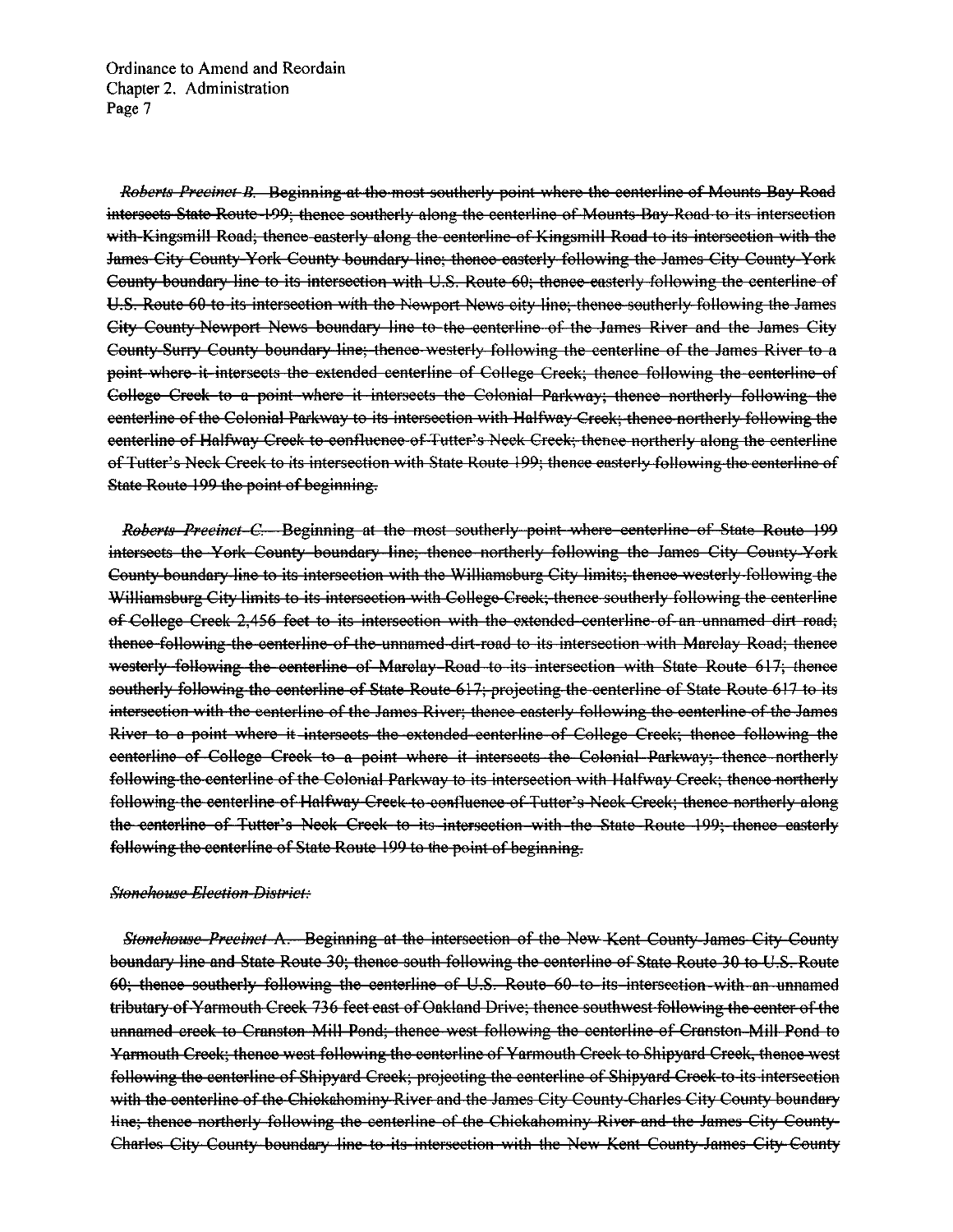boundary line; thence easterly following the New Kent County James City County boundary line to the beginning.

*Stonehouse Precinct B.* Beginning at the intersection of State Route 30 and New Kent County James City County boundary line; thence easterly following the New Kent County James City County boundary line to the centerline of the York River; thence easterly following the centerline of the York River and the James City County line to a point being the corner of the James City County-York County boundary line; thence southerly following the James City County York County line to its intersection with U.S. Route 64; thence northerly following the centerline of U.S. Route 64 to its intersection with U.S. Route 30; thence northerly following the centerline of U.S. Route 30 to the beginning.

*Stonehouse Precinct C:* Beginning at the intersection of State Route 30 and U.S. Route 64; thence southerly following the centerline of  $U.S.$  Route 64 to its intersection with the James City County York County boundary line; thence southerly following the James City County York County line to its intersection with U.S. Route 60; thence south following the centerline of U.S. Route 60 to State Route 614; thence west following the centerline of State Route 614 to its intersection with the Dominion Resources Inc. Transmission Easement; thence northerly following the centerline of the Dominion Resources Inc. Transmission Easement to its intersection with Yarmouth Creek; thence westerly following the centerline of Yarmouth Creek to Cranston Mill Pond; thence northerly from Cranston Mill Pond following the centerline of an unmade tributary of Yarmouth Creek to its intersection with U.S. Route 60, 736 feet east of Oakland Drive; thence northwesterly following the centerline of U.S. Route 60 to its intersection with State Route 30; thence northerly following the centerline of State Route 30 to the beginning.

#### *Berkeley Election District 01:*

*Precinct 0101. Beginning at the intersection of Jamestown Road and the James City County-City of Williamsburg boundary line; thence northwesterly following the James City County-City of Williamsburg houndary line to its intersection with State Route* 5; *thence westerly following the centerline of State Route 5 to Mill Creek; thence southerly following the centerline of Mill Creek to Hickory Signpost Road; thence 'westerly following the centerline of Hickory Signpost Road to its intersection with Ironbound*  Road; then southerly following the centerline of Ironbound Road to its intersection with Sandy Bay Road; *thence southerly following the centerline of Sandy Bay Road to its intersection with State Route 31; thence westerly following the centerline of State Route 31 to its intersection with State Route 614; thence northwesterly following the centerline of State Route* 614 *to its intersection with State Route* 5; *thence westerly following the centerline of State Route* 5 *to its intersection with Shellbank Creek; thence*  southerly following the centerline of Shellbank Creek extended to the centerline of the James River and *the James City County-Surry County boundary line; thence southeasterly following the centerline of the James River and the James City County-Surry County boundary line to the easterly side of Jamestown Island; thence northeasterly to its intersection with Mill Creek and the Colonial National Historical Parkway; thence northwesterly along the southerly side of the Colonial National Historical Parkway to*  its intersection with an unnamed National Park Service driveway; thence northeasterly along the *centerline of the unnamed National Park Service driveway to its intersection with Neck-O-Land Road;*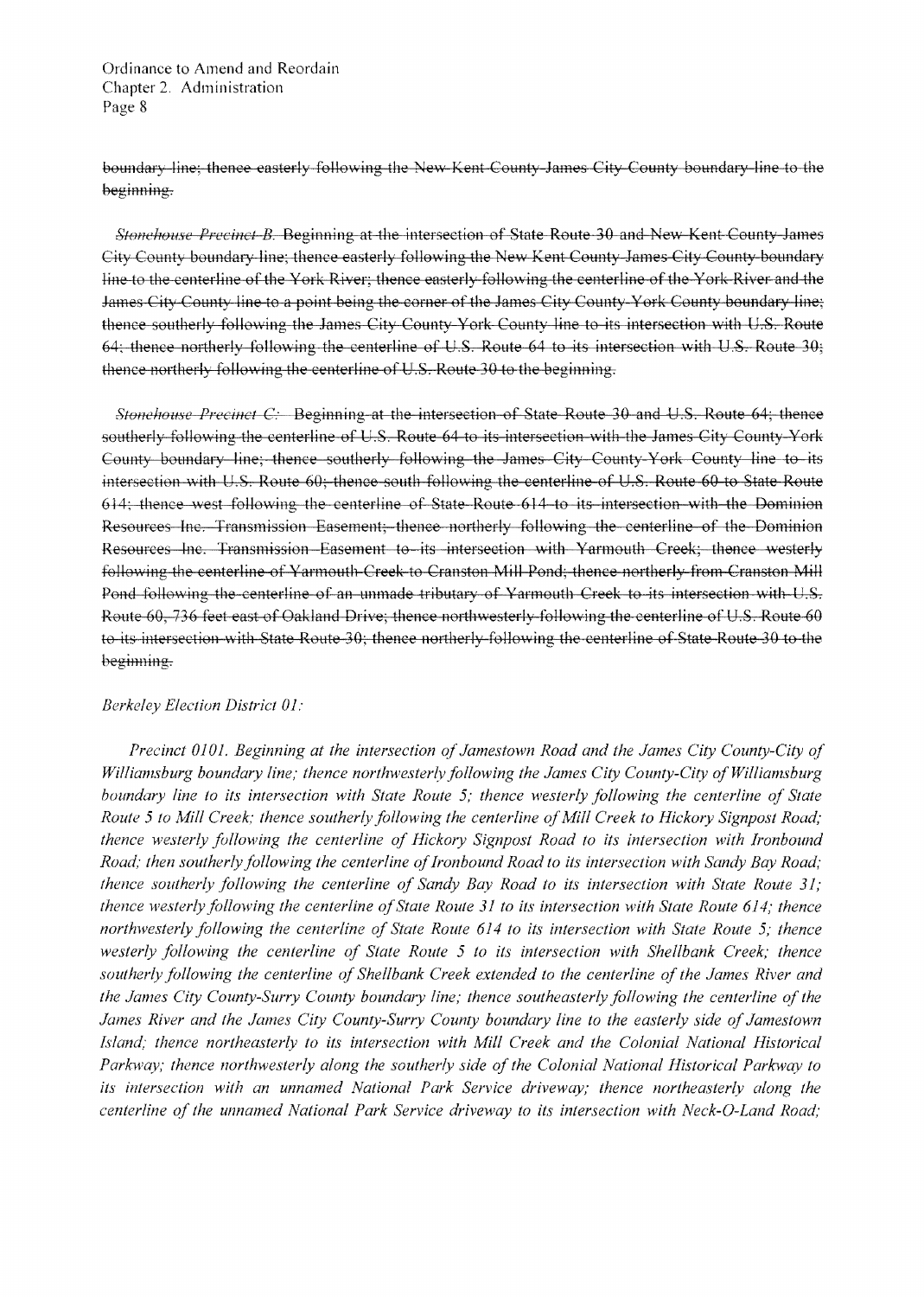*thence northeasterly along the centerline of Neck-O-Land Road to its intersection with State Route 31; thence northeasterly following the centerline of State Route 31 to the point of beginning.* 

*Precinct 0102. Beginning at the intersection of Mill Creek and State Route* 5; *thence southerly following the centerline of Mill Creek to Hickory Signpost Road; thence westerly following the centerline ofHickory Signpost Road to its intersection with Ironbound Road; then southerly following the centerline ofIronbound Road to its intersection with Sandy Bay Road; thence southerly following the centerline of Sandy Bay Road to its intersection with State Route 31; thence westerly following the centerline of State Route 31 to its intersection with State Route 614; thence northwesterly following the centerline of State Route 614 to its intersection with State Route 5; thence easterly following the centerline of State Route 5 to the point of beginning.* 

*Precinct 0103. Beginning at the intersection of State Route 5 and Ironbound Road; thence northerly following the centerline of Ironbound Road to its intersection with News Road; thence northwesterly following the centerline of News Road to its intersection with Monticello Avenue; thence southwesterly following the centerline of Monticello Avenue to its intersection with Powhatan Creek; thence northerly following the centerline of Powhatan Creek to its intersection with News Road; thence westerly following the centerline of News Road to its intersection with State Route* 614; *thence southerly following the centerline of State Route 614 to Brick Bat Road; thence southwesterly following the centerline of Brick Bat Road to its intersection with State Route* 5; *thence northwesterly following the centerline of State Route* 5 *to the centerline of the Chickahominy River and the James City County-Charles City County boundary line; thence southerly following the centerline of the Chickahominy River to its intersection with the James River; thence easterly following the centerline ofthe James River to its intersection with a*  line extending south from the mouth of Shellbank Creek; thence northerly following Shellbank Creek to its *intersection with State Route 5; thence easterly following the centerline of State Route 5 to the point of beginning.* 

#### *Jamestown Election District 02:*

*Precinct 0201. Beginning at the intersection of State Route* 5 *and State Route* 199; *thence southeasterly following the centerline ofState Route* 5 *to its intersection with the James City County-City of Williamsburg boundary line; thence northerly along the James City County-City of Williamsburg boundary line to its intersection with the northeast corner of Parcel 3842300003; thence southwesterly following the Parcel 3842300003 property line to its intersection with the easterly line of Parcel 3842300004; thence southerly following the Parcel 3842300004 property line to its intersection with Ironbound Road; thence westerly following the centerline of Ironbound Road to its intersection with the line extending from the centerline of Ironbound Road; thence westerly following the extended line to its intersection with State Route 199; thence southeasterly following the centerline of State Route 199 to its intersection with Mill Creek; thence southerly following Mill Creek to its intersection with State Route 5; thence northeasterly following the centerline of State Route 5 to the point of beginning.* 

Precinct 0202. Beginning at the intersection of Monticello Avenue and the James City County-City of *Williamsburg boundary line; thence northerly following the James City County-City of Williamsburg boundary line to its intersection with State Route* 645; *thence easterly following the centerline of State*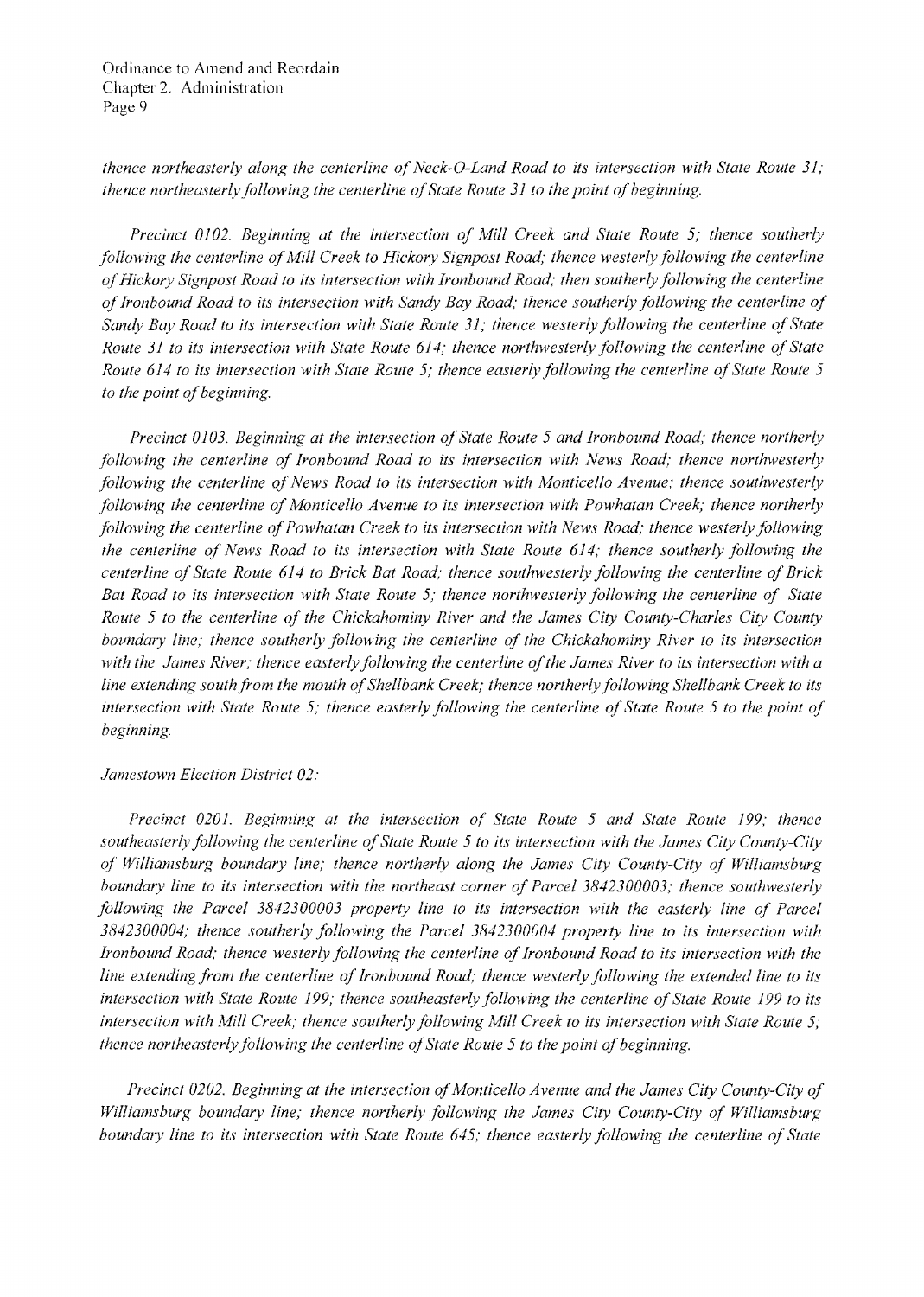*Route* 645 *to its intersection with U.S. Route* 60; thence northerly following the centerline of U.S. Route 60 to its intersection with Olde Towne Road; thence southwesterly following the centerline of Olde Towne *Rood to its intersection with State Route* 612; *thence southeasterly following the centerline ofState Route 612 to its intersection with State Route* 199; *thence southerly to its intersection with a line extending*  easterly from the centerline of Ironbound Road; thence southwesterly following the centerline of *Ironbound Road to its intersection with State Route 5; thence easterly following the centerline of State Route 5 to its intersection with Mill Creek; thence northerly following the centerline of Mill Creek to its intersection with State Route 199; thence northwesterly following the centerline ofState Route 199 to its*  intersection with the line extending from the centerline of Ironbound Road; thence easterly following the *extended line and the centerline of Ironbound Road to its intersection with the southeast corner of Parcel 3842300004; thence northerly following the property line ofParcel 3842300004 to its intersection with the property line of Parcel 3842300003; thence northeasterly following the property line of Parcel 3842300003 to its intersection with the James City County-City of Williamsburg boundary line; thence*  northeasterly following the James City County-City of Williamsburg boundary line to the point of *beginning.* 

*Precinct 0203. Beginning at the intersection of Powhatan Creek and State Route 613; thence easterly following the centerline of State Route 613 to its intersection with the unnamed creek south of Firestone; thence northeasterly along the centerline of the unnamed creek to* its *intersection with the northwest corner of Parcel 3830100034A; thence easterly along the northern boundary of Parcel 3830100034A to its intersection, along an extended line, with State Route 199; thence southerly following the centerline of State Route 199 to the point created by the intersecting of centerlines at State Route 199 and Monticello* Avenue and the extended centerline of Ironbound Road; thence southwesterly following the centerline of *Ironbound Road to* its *intersection ofState Route* 613; *thence northwesterly following the centerline of State Route* 613 *to* its *intersection with Monticello Avenue; thence westerly following the centerline of Monticello Avenue to its Intersection with Powhatan Creek; thence northerly following the centerline qf Powhatan Creek to the point of beginning.* 

*Precinct 0204. Beginning at the intersection of State Route 612 and Olde Towne Road; thence northwesterly to its intersection with Powhatan Creek; thence southwesterly following the centerline of Powhatan Creek to its intersection with State Route* 613; *thence easterly following the centerline ofState*  Route 613 to its intersection with the unnamed creek south of Firestone; thence northeasterly along the *centerline of the unnamed creek to its intersection with the northwest corner of Parcel 3830100034A; thence easterly along the northern boundary of Parcel 3830100034A to its intersection. along an extended line, with State Route 199; thence northerly following the centerline of State Route 199 to its intersection with State Route 612; thence northwesterly following the centerline of State Route 612 to the point of beginning.* 

### *Powhatan Election District 03:*

*Precinct 0301. Beginning at the intersection a/State Route* 614 *and State Route* 612; *thence northerly follOWing the centerline of State Route* 614 10 *its intersection with State Route* 611; *thence westerly following the centerline of State Route 611 to its intersection with State Route 632; thence northwesterly following the centerline of State Route 632 to its intersection with Yarmouth Creek; thence westerly*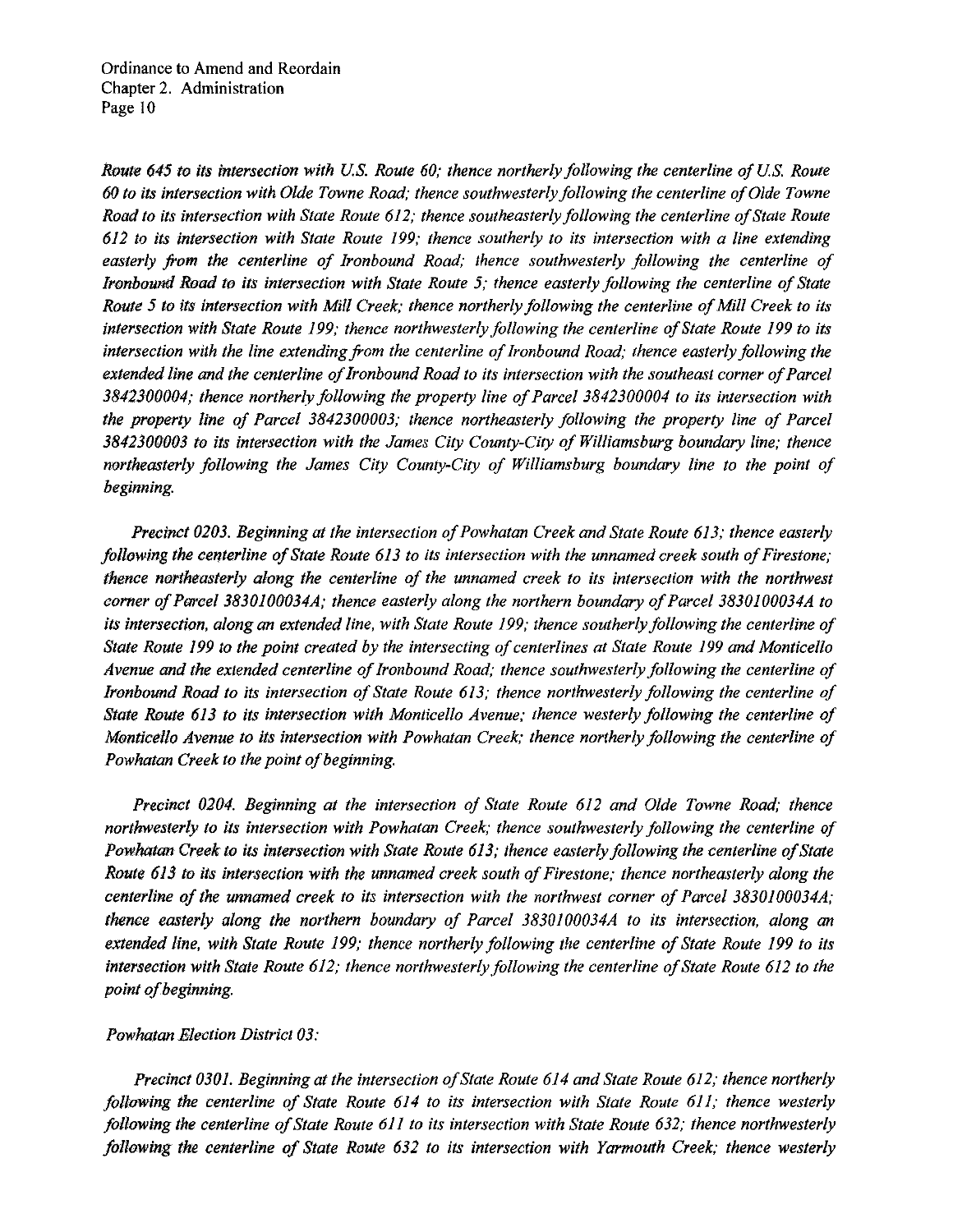*following the centerline of Yarmouth Creek to its intersection with Shipyard Creek; thence westerly following the centerline of Shipyard Creek to the intersection of the centerline of the Chickahominy River and the James City County-Charles City County boundary line; thence southerly following the centerline of the Chickahominy River and the James City County-Charles City County boundary line to its intersection with State Route* 5; *thence easterly following the centerline ofState Route* 5 *to its intersection*  with Brick Bat Road; thence northeasterly following the centerline of Brick Bat Road to its intersection *with State Route* 614; *thence northerly along the centerline of State Route* 614 *to its intersection with State Route* 613; *thence easterly along the centerline ofState Route* 613 *to its intersection with Powhatan Creek; thence northerly along the centerline of Powhatan Creek to its intersection with State Route 612; thence westerly along the centerline of State Route 612 to the point of beginning.* 

*Precinct 0302. Beginning at the intersection of State Route* 614 *and the high power electrical line*  right-of-way west of Linwood Drive; thence southwesterly following the centerline of State Route 614 to *its intersection with State Route* 612; *thence easterly following the centerline ofState Route* 612 *to a point 105 feet east of the centerline of the Lafayette High School main entrance road; thence on a line due north until its intersection with the high power electrical line right-of-way at the unnamed dirt road 2,767 feet southeast ofState Route* 614; *thence northwesterly along the high power electrical line right-of-way*  to the point of beginning.

*Precinct 0303. Beginning at the intersection of u.s. Route 60 and State Route 610; thence northerly following the centerline of U.S. Route 60 to its intersection with U.S. Route 30; thence westerly following the centerline of U.s. Route 60 to its intersection with Diascund Creek and the James City County-New Kent County boundary line: thence southerly following the centerline of Diascund Creek and the James City County-New Kent County boundary line to its intersection with the Chickahominy River; thence southerly following the centerline of the Chickahominy River and the James City County-Charles City County boundary line to its intersection with Shipyard Creek; thence easterly following the centerline of Shipyard Creek to its intersection with Little Creek; thence northerly following the centerline of Little Creek to its intersection with State Route* 631; *thence northerly following the centerline of State Route 631 to its intersection with State Route 610,' thence easterly following the centerline ofState Route 610 to the point of beginning.* 

*Precinct 0304. Beginning at the intersection of U.s. Route 60 and State Route* 614; *thence westerly following the centerline ofState Route* 614 *to its intersection with the high power electrical right-of-way*  east of Linwood Drive; thence southeasterly following the centerline of the high power electrical right-of*lvay to its intersection with an unnamed dirt road* 2, 767 *feet from State Route* 614; *thence due south in a*  straight line until it intersects with the centerline of State Route 612 105 feet east of the centerline of the Lafayette High School main entrance road; thence easterly following the centerline of State Route 612 to its intersection with Olde Towne Road; thence northeasterly following the centerline of Olde Towne Road to its intersection with U.S. Route 60; thence southerly following the centerline of U.S. Route 60 to its *intersection with State Route* 645; *thence easterly following the centerline of State Route* 645 *to its intersection with the James City County-York County boundary line; thence northerly following the*  James City County-York County boundary line to the point of beginning.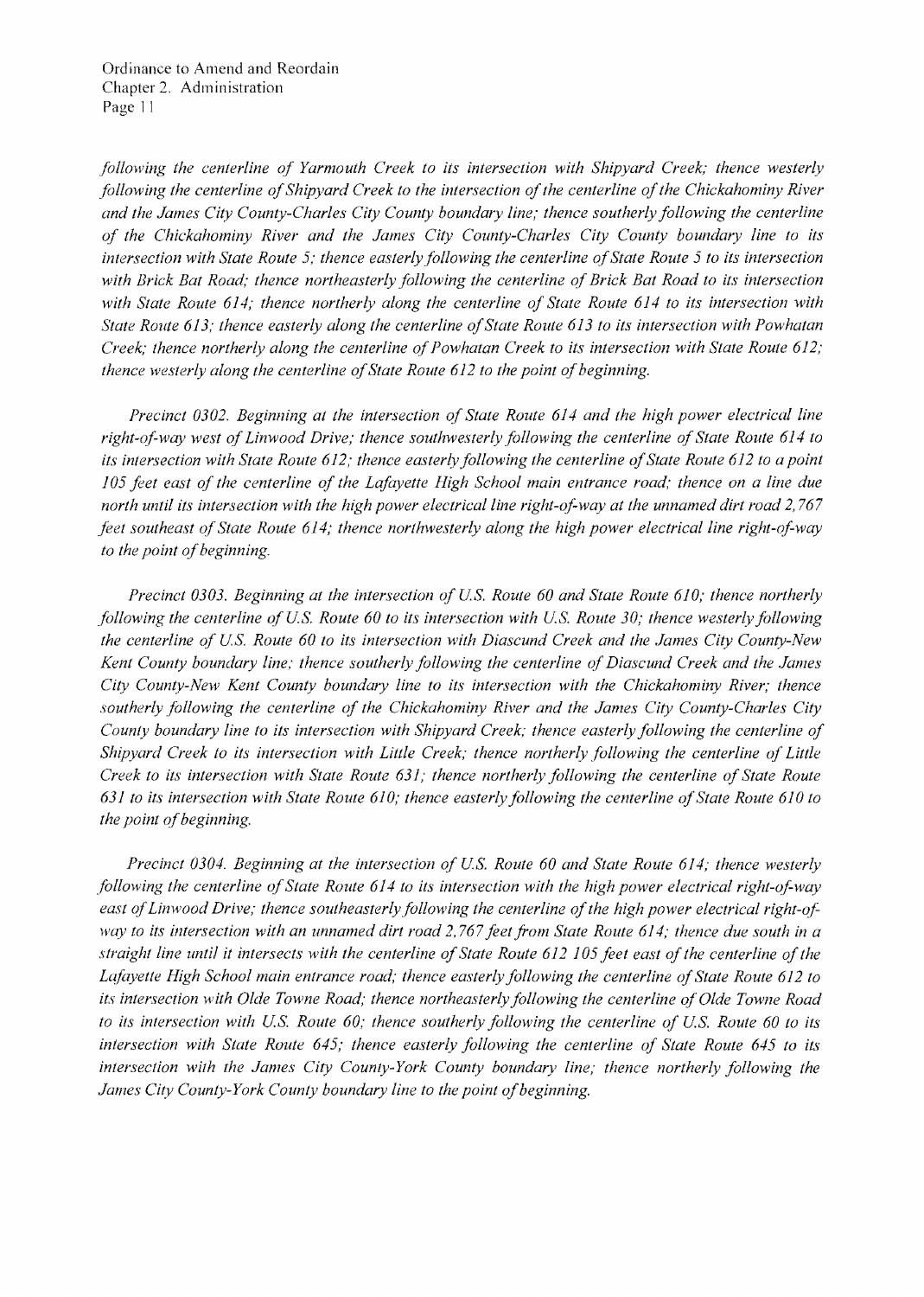### *Stonehouse Election District 04:*

*Precinct 0401. Beginning at the intersection of State Route 607 and Us. Route 60; thence*  northeasterly following the centerline of State Route 607 to where it crosses the centerline of U.S. *Interstate 64; thence northwesterly following the centerline of U.S. Interstate 64 to its intersection with the James City County-New Kent County boundary line; thence southwesterly following the James City* County-New Kent County boundary line to its intersection with U.S. Route 60; thence southeasterly *following the centerline of U.S. Route 60 to the point of beginning.* 

*Precinct 0402, Beginning at the intersection of State Route 607 and U.S. Route 60; thence northeasterly following the centerline of State Route 607 to where it crosses the centerline of U.S. Interstate 64; thence southeasterly following the centerline of U.S. Interstate 64 to its intersection with the James City County-York County boundary line; thence southerly following the James City County-York County boundary line to its intersection with U.S. Route 60; thence southeasterly following the centerline of U.S. Route 60 to its intersection with State Route 614; thence westerly following the centerline ofState Route* 614 *to its intersection with State Route* 611; *thence northwesterly following the centerline of Route 611 to its intersection with State Route 632; thence following the centerline of State Route* 632 *to its intersection with Yarmouth Creek; thence southwesterly following the centerline of Yarmouth Creek to its intersection with Little Creek; thence northerly following the centerline of Little Creek to its intersection with State Route* 631; *thence northerly following the centerline of State Route 631 to its intersection with State Route 610; thence easterly on Route 610 to its intersection with Us. Route 60; thence easterly following the centerline of U.S. Route 60 to the point of beginning.* 

*Precinct 0403, Beginning at the intersection of State Route 30 and James City County-New Kent County boundary line: thence easterly following the James City County-New Kent County boundary line to the centerline ofthe York River; thence southeasterly following the centerline ofthe York River and the*  James City County-King and Queen County boundary line to a point being the corner of the James City *County-York County boundary line; thence westerly following the James City County-York County boundary line to its intersection with U.S. Interstate 64; thence northerly following the centerline of U.S. Interstate* 64 *to its intersection with the James City County-New Kent County boundary line; thence*  easterly following the James City County-New Kent County boundary line to the point of beginning.

## *Roberts Election District 05:*

*Precinct 0501. Starting at the intersection of the centerline of the James River and a line extending from the Grove Creek; thence northerly following the centerline of Grove Creek and a line extending to* the Busch Service Road at a point 1,200 feet from U.S. Route 60; thence northeasterly following the *centerline of the Busch Service Road to a point 640 feet from U.S. Route 60; thence northwesterly on a line intersecting with the eastern border ofParcel 5140010009* 542 *feet from its northeast corner; thence on a line due north to its intersection with US. Route 60; thence southeasterly following the centerline of*  U.S. Route 60 to its intersection with a line extending from the eastern line of Parcel 5230100002 and the *James City County-York County boundary line; thence northeasterly following the James City County-York County boundary line to its intersection with* W. *Boundary Road; thence southerly following the James City County-York County boundary line to its intersection with the James City County-City of*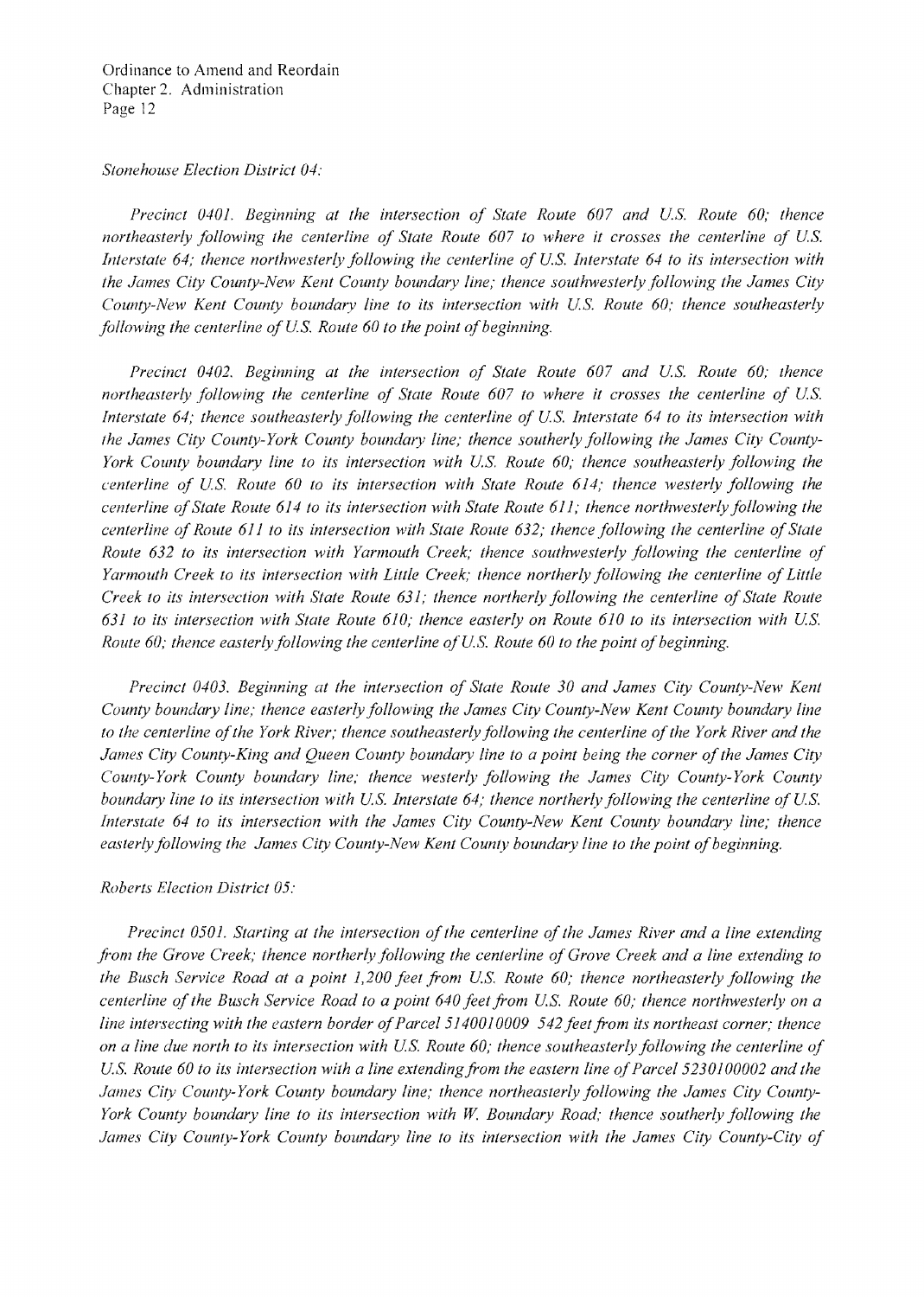*Newport News boundary line and the centerline ofSkiffes Creek Reservoir; thence southerly following the centerline of Skiffes Creek Reservoir and the James City County-City of Newport News boundary line until Skiffes Creek Reservoir changes to Skiffes Creek; thence southerly following the centerline of Skiffes Creek and the James City County-City of Newport News boundary line to the centerline of the James River; thence northerly following the centerline of the James River to the point of beginning.* 

*Precinct 0502. Starting at the intersection of the centerline of the James River and a line extending from the unnamed creek at the southeast corner of Kingsmill; thence northerly following the unnamed creek and a line extending to the Busch Service Road at a point 1,200 feet from U.S. Route 60; thence northeasterly following the centerline of the Busch Service Road to a point 640 feet from U.S. Route 60; thence northwesterly on a line intersecting with the eastern border of Parcel 5140010009 542 feet from its northeast corner; thence on a line due north to its intersection with the James City County-York County boundmy line, thence northwesterly following the James City County-York County boundary line to the point where it intersects with State Route* 199; *thence westerly following the centerline of State Route* 199 *to its intersection with the Colonial National Historical Parkway; thence southerly follmving the centerline ofthe Colonial National Historical Parkway to the intersection ofan extended line with the centerline of the James River; thence easterly following the centerline of the James River to the point of beginning.* 

*Precinct 0503. Beginning at a point created by extending the centerline of Bassett Drive to the centerline of Penniman Road; thence southeasterly following the centerline of Penniman Road and the James City County-York County boundary line to its intersection with Oak Drive; thence southeasterly*  following the centerline of Oak Drive to its intersection with Government Road; thence southeasterly *following the centerline of Government Road to its intersection with a point made by extending its centerline to the centerline ofState Route* 199 *and the James City County-City of Williamsburg boundary line; thence northwesterly following the James City County-City of Williamsburg boundary line to the point of beginning.* 

*Precinct 0504. Beginning at the intersection of State Route* 199 *and State Route* 31; *thence southwesterly following the centerline of State Route* 31 *to its intersection with an unnamed National*  Park Service driveway; thence southeasterly along the centerline of the unnamed National Park Service *driveway to its intersection with the Colonial National Historical Parkway; thence easterly following the centerline of the Colonial National Historical Parkway to its intersection with Mill Creek; thence southerly following the centerline of Mill Creek extended to the centerline of The Thorofare; thence southeasterlyfollowing the centerline ofThe Thorofare extended to the centerline ofthe James River and the James City County-Surry County boundary line; thence easterly following the centerline ofthe James River and the James City County-Surry County boundary line to a point due south of the mouth of College Creek; thence northerly along the extended line and College Creek to its intersection with the Colonial National Historical Parkway,' thence northerly following the centerline ofthe Colonial National Historical Parkway to its intersection with State Route* 199; *thence westerly following the centerline of*  **State Route 199 to the point of beginning.**